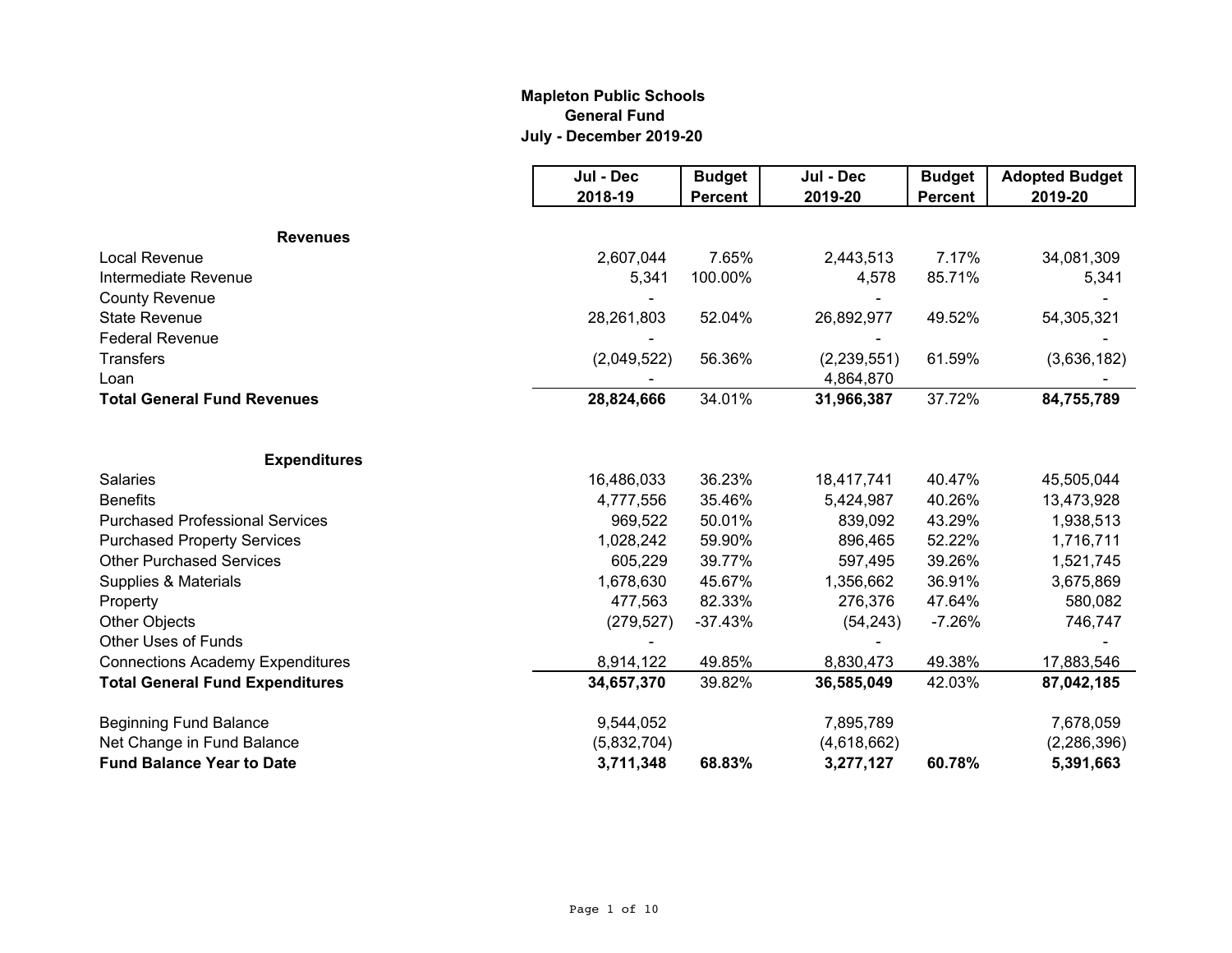# **July - December 2019-20 Mapleton Public Schools Risk Management Fund**

|                                                | Jul - Dec | <b>Budget</b>  | Jul - Dec | <b>Budget</b>  | <b>Adopted Budget</b> |
|------------------------------------------------|-----------|----------------|-----------|----------------|-----------------------|
|                                                | 2018-19   | <b>Percent</b> | 2019-20   | <b>Percent</b> | 2019-20               |
| <b>Revenues</b>                                |           |                |           |                |                       |
| Local Revenue                                  | 147       | 12.00%         | 770       | 62.86%         | 1,225                 |
| Intermediate Revenue                           |           |                |           |                |                       |
| <b>State Revenue</b>                           |           |                |           |                |                       |
| <b>Federal Revenue</b>                         |           |                |           |                |                       |
| <b>Transfers</b>                               | 879,377   | 81.42%         | 1,064,569 | 98.57%         | 1,080,000             |
| <b>Total Risk Management Fund Revenues</b>     | 879,524   | 81.35%         | 1,065,339 | 98.53%         | 1,081,225             |
| <b>Expenditures</b>                            |           |                |           |                |                       |
| <b>Salaries</b>                                |           |                |           |                |                       |
| <b>Benefits</b>                                |           |                |           |                |                       |
| <b>Purchased Professional Services</b>         | 6         | 51.09%         | 6         | 58.55%         | 11                    |
| <b>Purchased Property Services</b>             | 5,020     | 25.10%         | 1,913     | 9.57%          | 20,000                |
| <b>Other Purchased Services</b>                | 879,377   | 82.60%         | 1,064,569 | 100.00%        | 1,064,569             |
| Supplies & Materials                           |           |                |           |                |                       |
| Property                                       |           |                |           |                |                       |
| Other Objects                                  |           | 0.00%          |           | 0.00%          | 50,000                |
| <b>Other Uses of Funds</b>                     |           |                |           |                |                       |
| <b>Total Risk Management Fund Expenditures</b> | 884,403   | 77.95%         | 1,066,488 | 94.00%         | 1,134,580             |
| <b>Beginning Fund Balance</b>                  | 295,882   |                | 403,164   |                | 317,823               |
| Net Change in Fund Balance                     | (4, 879)  |                | (1, 149)  |                | (53, 355)             |
| <b>Fund Balance Year to Date</b>               | 291,003   | 110.03%        | 402,015   | 152.01%        | 264,468               |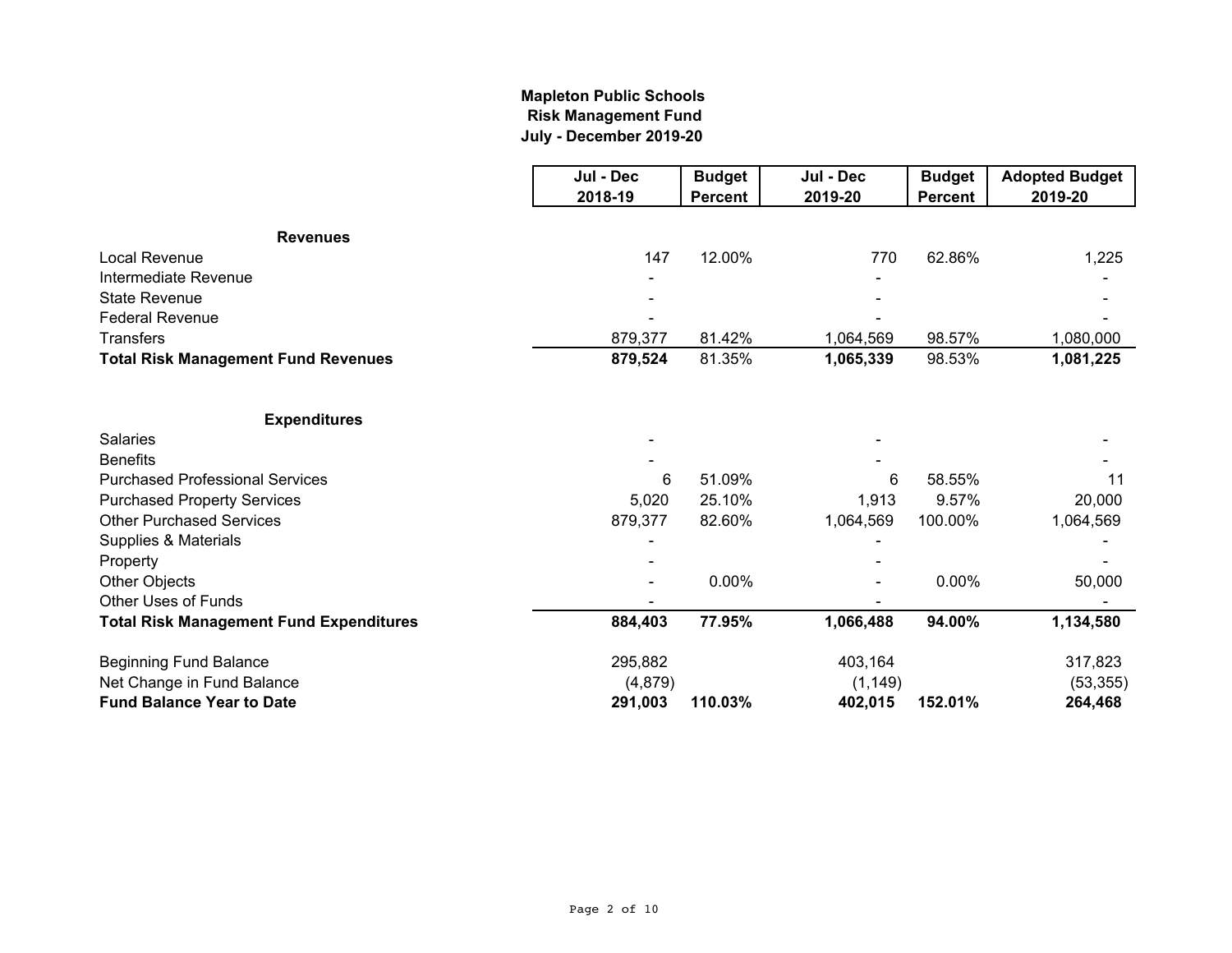### **Mapleton Public Schools Colorado Preschool Fund July - December 2019-20**

|                                                   | Jul - Dec | <b>Budget</b>  | Jul - Dec | <b>Budget</b>  | <b>Adopted Budget</b> |
|---------------------------------------------------|-----------|----------------|-----------|----------------|-----------------------|
|                                                   | 2018-19   | <b>Percent</b> | 2019-20   | <b>Percent</b> | 2019-20               |
| <b>Revenues</b>                                   |           |                |           |                |                       |
| Local Revenue                                     | 755       | 0.10%          | 247,128   | 34.36%         | 719,240               |
| Intermediate Revenue                              |           |                |           |                |                       |
| <b>State Revenue</b>                              |           | 0.00%          | 4,799     | 1.28%          | 375,836               |
| <b>Federal Revenue</b>                            |           |                |           |                |                       |
| <b>Transfers</b>                                  | 807,145   | 35.77%         | 1,174,982 | 52.08%         | 2,256,182             |
| <b>Total Colorado Preschool Fund Revenues</b>     | 807,900   | 24.11%         | 1,426,909 | 42.58%         | 3,351,258             |
| <b>Expenditures</b>                               |           |                |           |                |                       |
| <b>Salaries</b>                                   | 456,921   | 17.61%         | 921,420   | 35.51%         | 2,594,616             |
| <b>Benefits</b>                                   | 125,758   | 16.94%         | 275,358   | 37.08%         | 742,550               |
| <b>Purchased Professional Services</b>            | 6,826     | 13.65%         | 25,113    | 50.23%         | 50,000                |
| <b>Purchased Property Services</b>                |           |                |           |                |                       |
| <b>Other Purchased Services</b>                   | 50        | 0.84%          | 2,045     | 34.08%         | 6,000                 |
| Supplies & Materials                              | 3,628     | 5.05%          | 17,101    | 23.82%         | 71,800                |
| Property                                          |           | 0.00%          |           | 0.00%          | 15,000                |
| <b>Other Objects</b>                              | 9,733     | 81.11%         | 9,851     | 82.10%         | 12,000                |
| <b>Other Uses of Funds</b>                        |           |                |           |                |                       |
| <b>Total Colorado Preschool Fund Expenditures</b> | 602,917   | 17.27%         | 1,250,887 | 35.82%         | 3,491,966             |
| <b>Beginning Fund Balance</b>                     | 206,967   |                | 275,258   |                | 198,624               |
| Net Change in Fund Balance                        | 204,983   |                | 176,021   |                | (140, 708)            |
| <b>Fund Balance Year to Date</b>                  | 411,950   | 711.29%        | 451,279   | 779.20%        | 57,916                |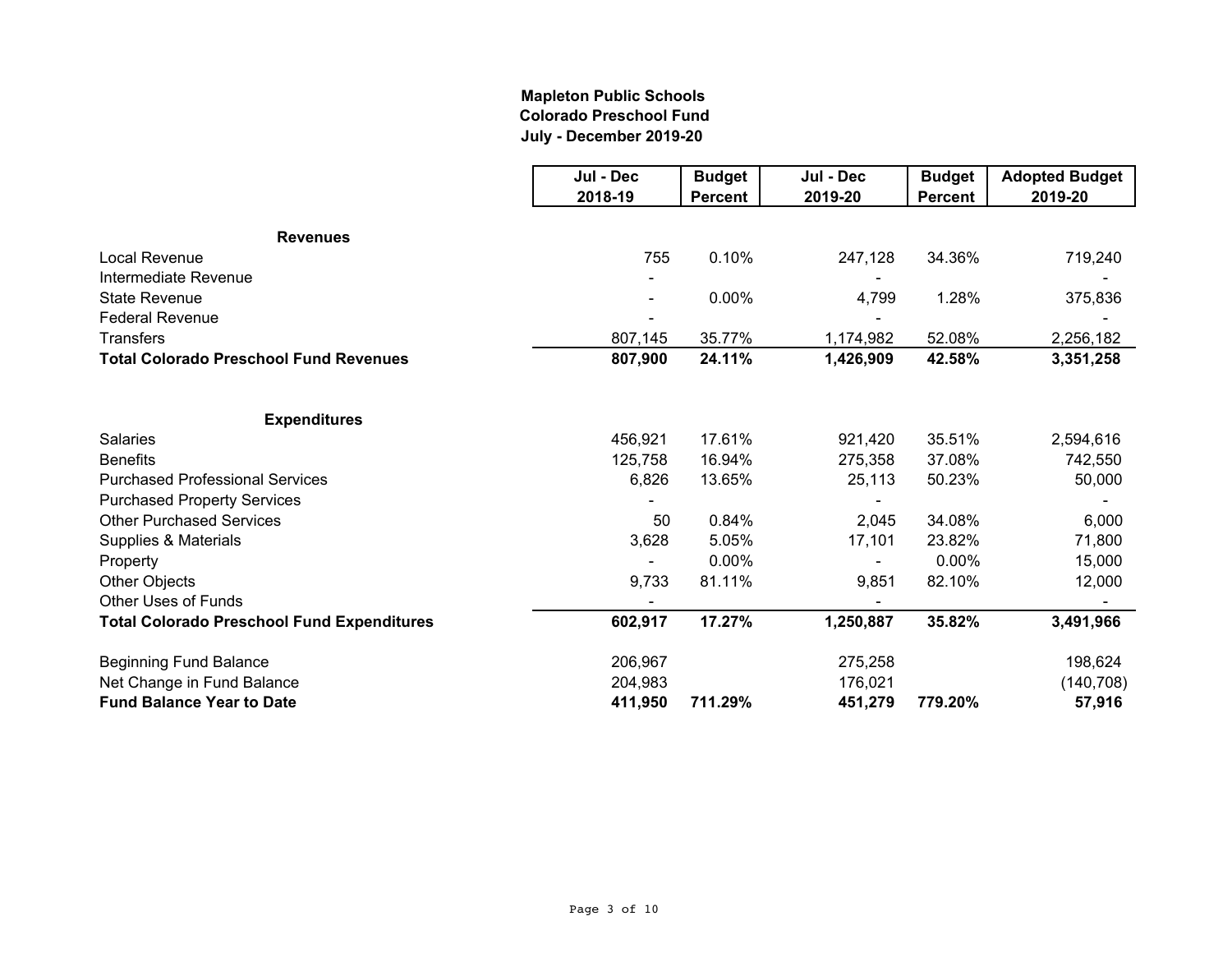### **Mapleton Public Schools Nutrition Services Fund July - December 2019-20**

|                                                   | Jul - Dec | <b>Budget</b>  | Jul - Dec | <b>Budget</b>  | <b>Adopted Budget</b> |
|---------------------------------------------------|-----------|----------------|-----------|----------------|-----------------------|
|                                                   | 2018-19   | <b>Percent</b> | 2019-20   | <b>Percent</b> | 2019-20               |
| <b>Revenues</b>                                   |           |                |           |                |                       |
| Local Revenue                                     | 221,267   | 52.50%         | 207,460   | 49.22%         | 421,454               |
| Intermediate Revenue                              |           |                |           |                |                       |
| <b>State Revenue</b>                              | 48,255    | 62.31%         | 49,405    | 63.79%         | 77,450                |
| <b>Federal Revenue</b>                            | 975,958   | 43.78%         | 1,008,683 | 45.25%         | 2,229,125             |
| <b>Transfers</b>                                  |           | 0.00%          |           | $0.00\%$       | 45,000                |
| <b>Total Nutrition Services Fund Revenues</b>     | 1,245,480 | 44.91%         | 1,265,548 | 45.64%         | 2,773,029             |
|                                                   |           |                |           |                |                       |
| <b>Expenditures</b>                               |           |                |           |                |                       |
| <b>Salaries</b>                                   | 405,535   | 35.13%         | 488,265   | 42.30%         | 1,154,406             |
| <b>Benefits</b>                                   | 116,588   | 33.51%         | 146,128   | 42.01%         | 347,872               |
| <b>Purchased Professional Services</b>            | 38,780    | 53.89%         | 35,141    | 48.83%         | 71,965                |
| <b>Purchased Property Services</b>                | 24,888    | 44.09%         | 16,400    | 29.05%         | 56,451                |
| <b>Other Purchased Services</b>                   | 7,624     | 56.48%         | 3,407     | 25.24%         | 13,500                |
| Supplies & Materials                              | 466,660   | 38.16%         | 491,189   | 40.16%         | 1,222,942             |
| Property                                          | 61,406    | 27.05%         | 120,872   | 53.25%         | 227,000               |
| <b>Other Objects</b>                              | 1,619     | 0.36%          | 1,556     | 0.34%          | 452,400               |
| <b>Other Uses of Funds</b>                        |           |                |           |                |                       |
| <b>Total Nutrition Services Fund Expenditures</b> | 1,123,101 | 31.67%         | 1,302,957 | 36.74%         | 3,546,536             |
| <b>Beginning Fund Balance</b>                     | 1,793,218 |                | 1,607,647 |                | 1,151,240             |
| Net Change in Fund Balance                        | 122,380   |                | (37, 409) |                | (773, 507)            |
| <b>Fund Balance Year to Date</b>                  | 1,915,598 | 507.13%        | 1,570,238 | 415.70%        | 377,733               |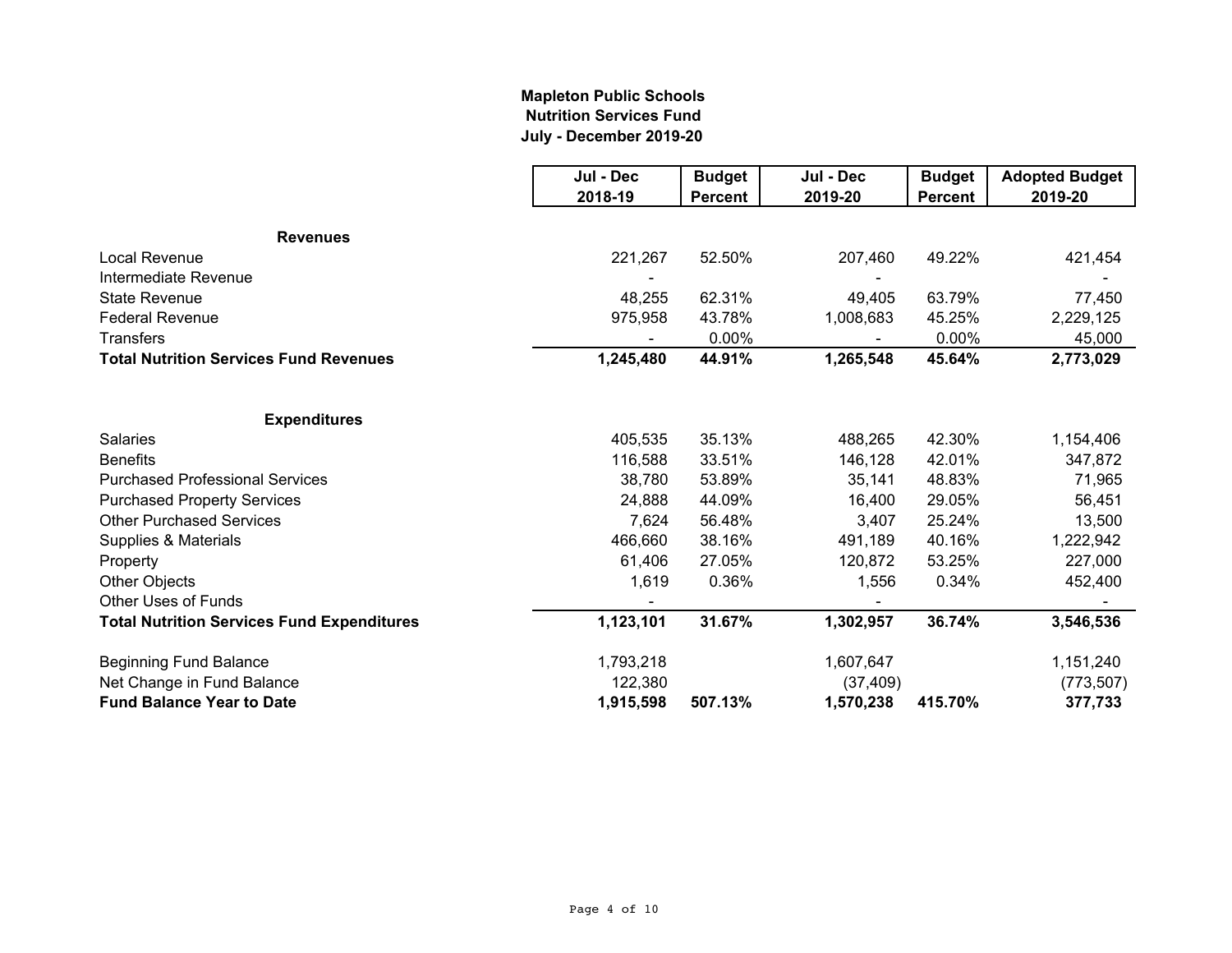### **Mapleton Public Schools Grants Fund July - December 2019-20**

|                                        | Jul - Dec | <b>Budget</b>  | Jul - Dec  | <b>Budget</b>  | <b>Adopted Budget</b> |
|----------------------------------------|-----------|----------------|------------|----------------|-----------------------|
|                                        | 2018-19   | <b>Percent</b> | 2019-20    | <b>Percent</b> | 2019-20               |
| <b>Revenues</b>                        |           |                |            |                |                       |
| Local Revenue                          | 150,726   | 36.09%         | 83,744     | 20.05%         | 417,654               |
| Intermediate Revenue                   |           |                |            |                |                       |
| <b>State Revenue</b>                   | 484,534   | 48.21%         | 603,804    | 60.07%         | 1,005,137             |
| <b>Federal Revenue</b>                 | 1,062,328 | 21.66%         | 1,060,455  | 21.63%         | 4,903,569             |
| <b>Transfers</b>                       |           |                |            |                |                       |
| <b>Total Grants Fund Revenues</b>      | 1,697,587 | 26.83%         | 1,748,003  | 27.63%         | 6,326,360             |
|                                        |           |                |            |                |                       |
| <b>Expenditures</b>                    |           |                |            |                |                       |
| <b>Salaries</b>                        | 776,741   | 32.67%         | 1,001,257  | 42.11%         | 2,377,564             |
| <b>Benefits</b>                        | 208,618   | 31.72%         | 276,593    | 42.05%         | 657,744               |
| <b>Purchased Professional Services</b> | 199,754   | 70.11%         | 224,535    | 78.81%         | 284,915               |
| <b>Purchased Property Services</b>     |           | 0.00%          | 164,810    | 64.21%         | 256,681               |
| <b>Other Purchased Services</b>        | 96,184    | 25.67%         | 137,806    | 36.78%         | 374,685               |
| Supplies & Materials                   | 46,858    | 6.09%          | 155,658    | 20.24%         | 769,155               |
| Property                               |           | 0.00%          | 1,693      | 0.27%          | 634,965               |
| <b>Other Objects</b>                   | 316,646   | 32.62%         | 186,483    | 19.21%         | 970,651               |
| <b>Other Uses of Funds</b>             |           |                |            |                |                       |
| <b>Total Grants Fund Expenditures</b>  | 1,644,800 | 26.00%         | 2,148,834  | 33.97%         | 6,326,360             |
| <b>Beginning Fund Balance</b>          |           |                |            |                |                       |
| Net Change in Fund Balance             | 52,787    |                | (400, 831) |                |                       |
| <b>Fund Balance Year to Date</b>       | 52,787    | N/A            | (400, 831) | N/A            |                       |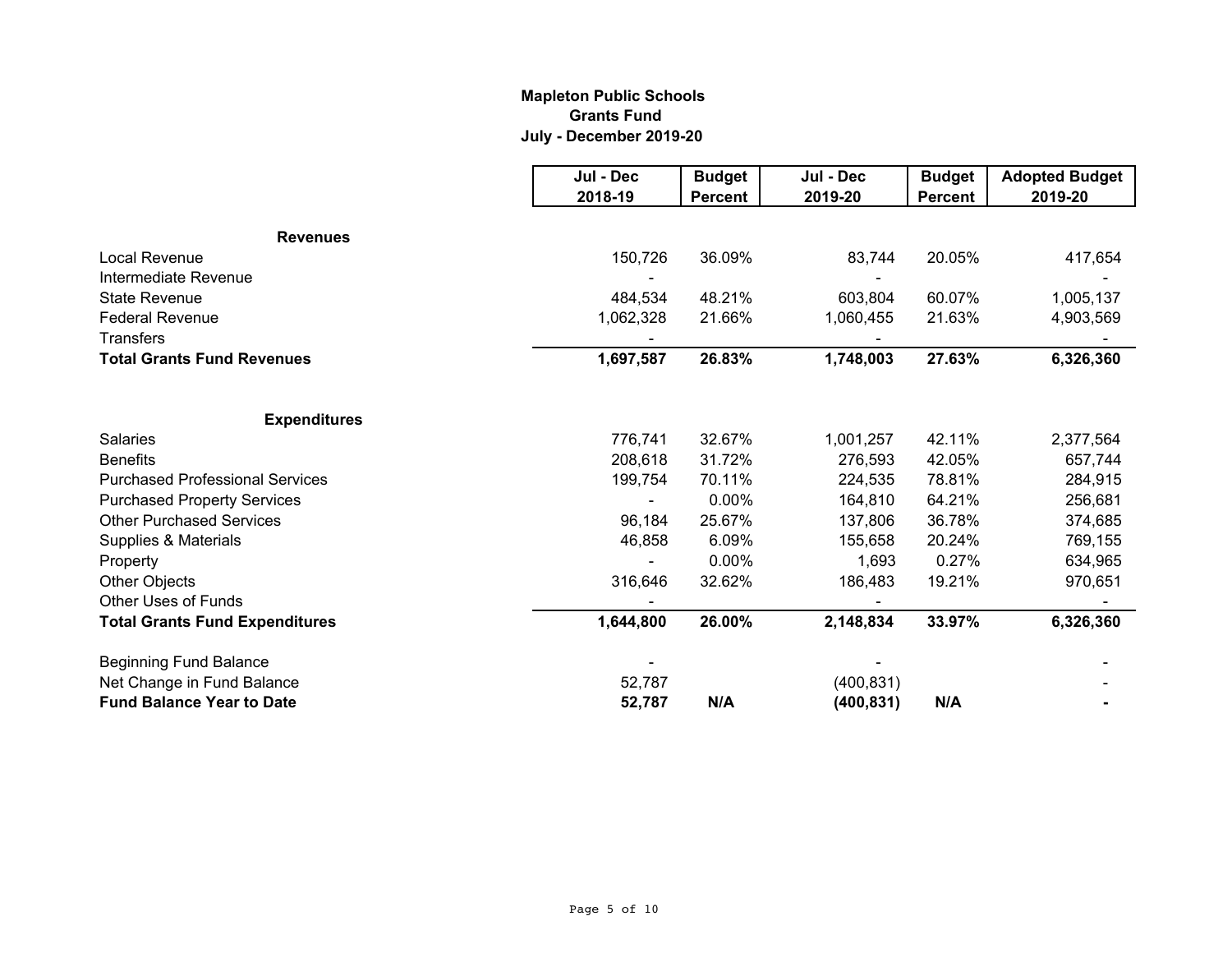### **July - December 2019-20 Mapleton Public Schools Student Actvities Fund**

|                                                  | Jul - Dec      | <b>Budget</b>  | Jul - Dec | <b>Budget</b>  | <b>Adopted Budget</b> |
|--------------------------------------------------|----------------|----------------|-----------|----------------|-----------------------|
|                                                  | 2018-19        | <b>Percent</b> | 2019-20   | <b>Percent</b> | 2019-20               |
| <b>Revenues</b>                                  |                |                |           |                |                       |
| <b>Local Revenue</b>                             |                | 0.00%          | 202,280   | 50.23%         | 402,727               |
| Intermediate Revenue                             |                |                |           |                |                       |
| <b>State Revenue</b>                             |                |                |           |                |                       |
| <b>Federal Revenue</b>                           |                |                |           |                |                       |
| <b>Transfers</b>                                 |                |                |           |                |                       |
| <b>Total Student Actvities Fund Revenues</b>     | ۰.             | 0.00%          | 202,280   | 50.23%         | 402,727               |
| <b>Expenditures</b>                              |                |                |           |                |                       |
| <b>Salaries</b>                                  |                |                |           |                |                       |
| <b>Benefits</b>                                  |                |                |           |                |                       |
| <b>Purchased Professional Services</b>           |                |                |           |                |                       |
| <b>Purchased Property Services</b>               |                | 0.00%          | 2,651     | 61.08%         | 4,341                 |
| <b>Other Purchased Services</b>                  |                | 0.00%          | 1,948     | 12.79%         | 15,227                |
| Supplies & Materials                             |                | $0.00\%$       | 116,097   | 45.98%         | 252,478               |
| Property                                         |                |                |           |                |                       |
| Other Objects                                    |                | 0.00%          | 185       | 0.25%          | 74,438                |
| <b>Other Uses of Funds</b>                       |                |                |           |                |                       |
| <b>Total Student Actvities Fund Expenditures</b> | $\blacksquare$ | 0.00%          | 120,881   | 34.89%         | 346,484               |
| <b>Beginning Fund Balance</b>                    |                |                | 277,618   |                | 265,629               |
| Net Change in Fund Balance                       |                |                | 81,398    |                | 56,243                |
| <b>Fund Balance Year to Date</b>                 |                | 0.00%          | 359,016   | 111.54%        | 321,872               |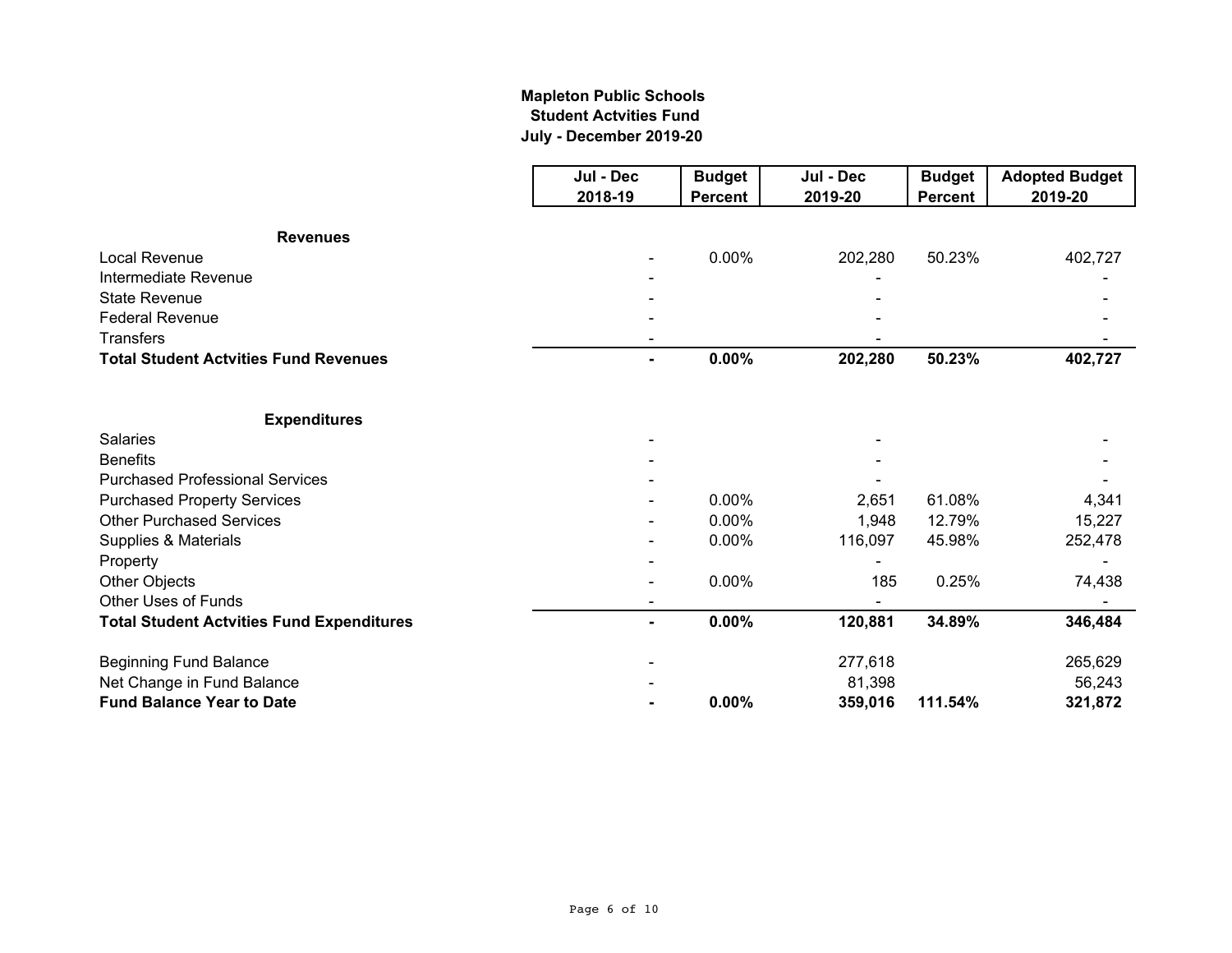# **Mapleton Public Schools Bond Redemption Fund July - December 2019-20**

|                                                | Jul - Dec<br>2018-19 | <b>Budget</b><br><b>Percent</b> | Jul - Dec<br>2019-20 | <b>Budget</b><br><b>Percent</b> | <b>Adopted Budget</b><br>2019-20 |
|------------------------------------------------|----------------------|---------------------------------|----------------------|---------------------------------|----------------------------------|
| <b>Revenues</b>                                |                      |                                 |                      |                                 |                                  |
| <b>Local Revenue</b>                           | 95,092               | 0.57%                           | 194,811              | 1.17%                           | 16,584,211                       |
| Intermediate Revenue                           |                      |                                 |                      |                                 |                                  |
| <b>State Revenue</b>                           |                      |                                 |                      |                                 |                                  |
| <b>Federal Revenue</b>                         |                      |                                 |                      |                                 |                                  |
| Revenue from Other Sources/Transfers           |                      |                                 | 4,175,000            |                                 |                                  |
| <b>Total Bond Redemption Fund Revenues</b>     | 95,092               | 0.57%                           | 4,369,811            | 26.35%                          | 16,584,211                       |
| <b>Expenditures</b>                            |                      |                                 |                      |                                 |                                  |
| <b>Salaries</b>                                |                      |                                 |                      |                                 |                                  |
| <b>Benefits</b>                                |                      |                                 |                      |                                 |                                  |
| <b>Purchased Professional Services</b>         | 1,555                | 23.56%                          | 31,502               | 477.30%                         | 6,600                            |
| <b>Purchased Property Services</b>             |                      |                                 |                      |                                 |                                  |
| <b>Other Purchased Services</b>                |                      |                                 |                      |                                 |                                  |
| Supplies & Materials                           |                      |                                 |                      |                                 |                                  |
| Property                                       |                      |                                 |                      |                                 |                                  |
| Other Objects                                  | 3,115,119            | 41.09%                          | 3,055,101            | 40.30%                          | 7,580,588                        |
| <b>Other Uses of Funds</b>                     | 6,768,373            | 75.87%                          | 11,466,179           | 128.52%                         | 8,921,476                        |
| <b>Total Bond Redemption Fund Expenditures</b> | 9,885,047            | 59.88%                          | 14,552,782           | 88.15%                          | 16,508,664                       |
| <b>Beginning Fund Balance</b>                  | 10,071,114           |                                 | 10,745,886           |                                 | 10,775,969                       |
| Net Change in Fund Balance                     | (9,789,955)          |                                 | (10, 182, 971)       |                                 | 75,547                           |
| <b>Fund Balance Year to Date</b>               | 281,159              | 2.59%                           | 562,915              | 5.19%                           | 10,851,516                       |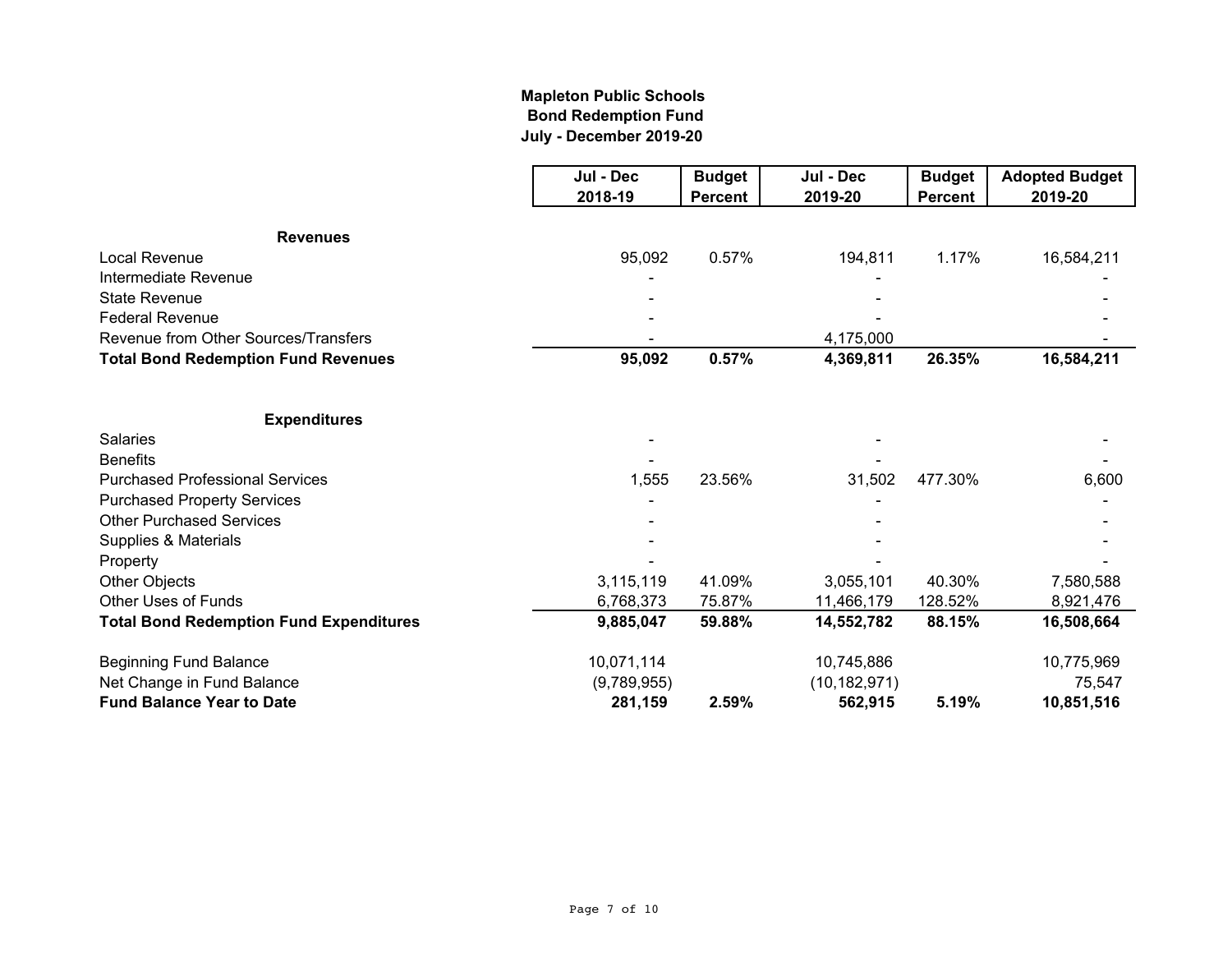# **Mapleton Public Schools Building Fund July - December 2019-20**

|                                         | Jul - Dec      | <b>Budget</b>  | Jul - Dec  | <b>Budget</b>  | <b>Adopted Budget</b> |
|-----------------------------------------|----------------|----------------|------------|----------------|-----------------------|
|                                         | 2018-19        | <b>Percent</b> | 2019-20    | <b>Percent</b> | 2019-20               |
| <b>Revenues</b>                         |                |                |            |                |                       |
| Local Revenue                           | 8,952,255      | 26.40%         | 36,982,182 | 109.05%        | 33,912,471            |
| Intermediate Revenue                    | 90,485         | 33.51%         |            | 0.00%          | 270,000               |
| <b>State Revenue</b>                    | 1,223,728      | 9.07%          | 2,307,915  | 17.11%         | 13,492,110            |
| <b>Federal Revenue</b>                  |                |                |            |                |                       |
| <b>Transfers</b>                        |                |                |            |                |                       |
| <b>Total Building Fund Revenues</b>     | 10,266,467     | 21.53%         | 39,290,097 | 82.41%         | 47,674,581            |
|                                         |                |                |            |                |                       |
| <b>Expenditures</b>                     |                |                |            |                |                       |
| <b>Salaries</b>                         | 276,846        | 43.37%         | 335,927    | 52.62%         | 638,366               |
| <b>Benefits</b>                         | 74,076         | 42.98%         | 81,898     | 47.52%         | 172,335               |
| <b>Purchased Professional Services</b>  | 6,634          | 3.30%          | 243,971    | 121.19%        | 201,315               |
| <b>Purchased Property Services</b>      | 3,246,510      | 359.29%        | 2,833,088  | 313.54%        | 903,594               |
| <b>Other Purchased Services</b>         |                |                |            |                |                       |
| Supplies & Materials                    | 46,636         | 128.65%        | 65,491     | 180.66%        | 36,250                |
| Property                                | 18,781,142     | 40.98%         | 15,309,451 | 33.40%         | 45,834,442            |
| Other Objects                           |                |                | 534        |                |                       |
| <b>Other Uses of Funds</b>              |                |                |            |                |                       |
| <b>Total Building Fund Expenditures</b> | 22,431,843     | 46.94%         | 18,870,360 | 39.49%         | 47,786,302            |
| <b>Beginning Fund Balance</b>           | 70,985,852     |                | 34,221,259 |                | 31,190,717            |
| Net Change in Fund Balance              | (12, 165, 376) |                | 20,419,737 |                | (111, 721)            |
| <b>Fund Balance Year to Date</b>        | 58,820,476     | 189.26%        | 54,640,996 | 175.81%        | 31,078,996            |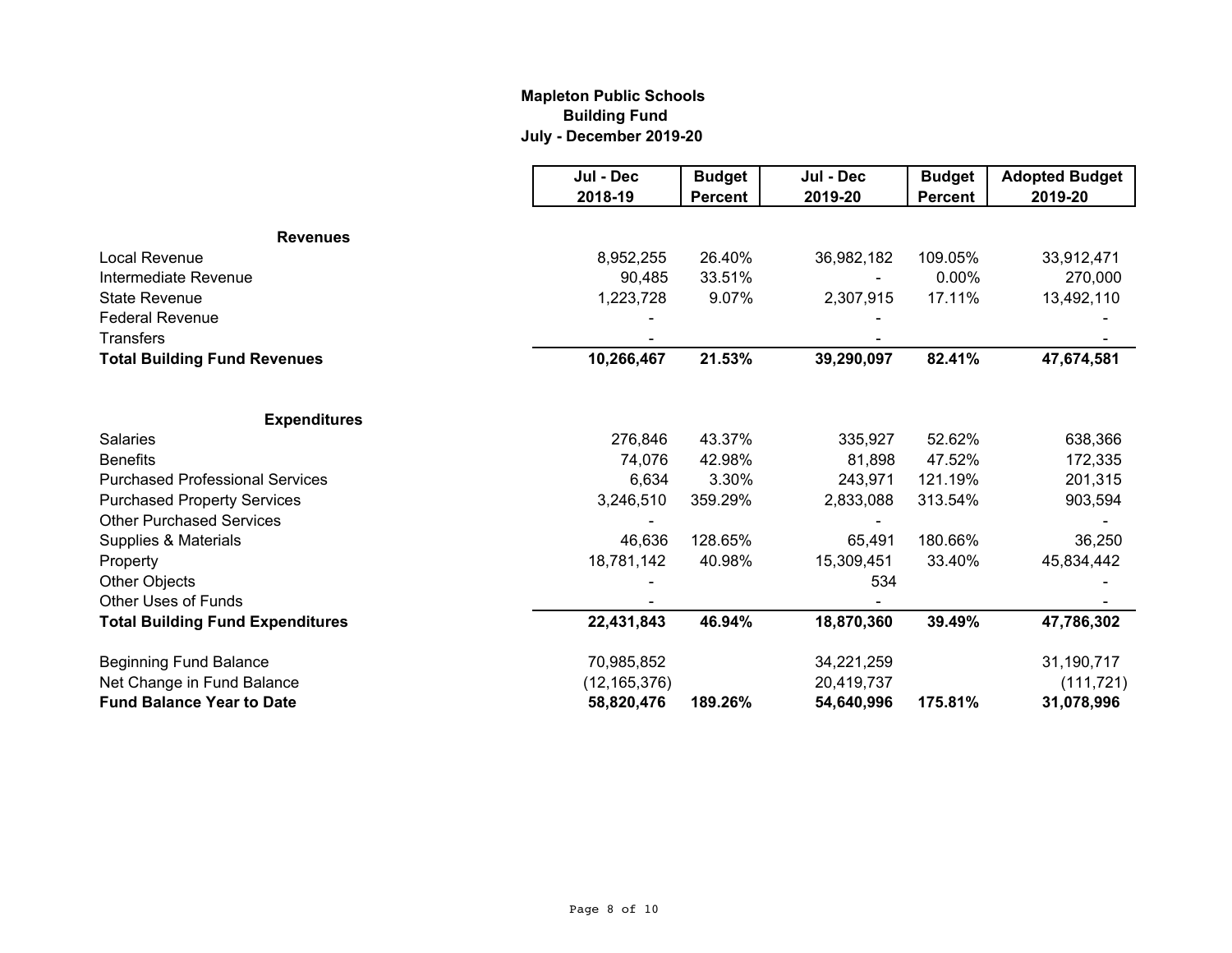# **Mapleton Public Schools Capital Reserve Fund July - December 2019-20**

|                                                | Jul - Dec  | <b>Budget</b>  | Jul - Dec  | <b>Budget</b>  | <b>Adopted Budget</b> |
|------------------------------------------------|------------|----------------|------------|----------------|-----------------------|
|                                                | 2018-19    | <b>Percent</b> | 2019-20    | <b>Percent</b> | 2019-20               |
| <b>Revenues</b>                                |            |                |            |                |                       |
| Local Revenue                                  | 39,993     | 20.72%         | 27,658     | 14.33%         | 193,000               |
| Intermediate Revenue                           |            |                |            |                |                       |
| <b>State Revenue</b>                           |            |                |            |                |                       |
| <b>Federal Revenue</b>                         |            |                |            |                |                       |
| <b>Transfers</b>                               | 363,000    | 121.00%        |            | 0.00%          | 300,000               |
| <b>Total Capital Reserve Fund Revenues</b>     | 402,993    | 81.74%         | 27,658     | 5.61%          | 493,000               |
|                                                |            |                |            |                |                       |
| <b>Expenditures</b>                            |            |                |            |                |                       |
| <b>Salaries</b>                                |            |                |            |                |                       |
| <b>Benefits</b>                                |            |                |            |                |                       |
| <b>Purchased Professional Services</b>         | 5,393      | 89.88%         | 5,404      | 90.06%         | 6,000                 |
| <b>Purchased Property Services</b>             | 49,110     |                |            |                |                       |
| <b>Other Purchased Services</b>                |            |                |            |                |                       |
| Supplies & Materials                           |            |                |            |                |                       |
| Property                                       | 38,370     | 14.95%         | 61,987     | 24.15%         | 256,655               |
| <b>Other Objects</b>                           | 181,953    | 73.09%         | 96,838     | 38.90%         | 248,936               |
| <b>Other Uses of Funds</b>                     | 334,006    | 64.07%         | 335,883    | 64.43%         | 521,344               |
| <b>Total Capital Reserve Fund Expenditures</b> | 608,832    | 58.94%         | 500,111    | 48.42%         | 1,032,935             |
| <b>Beginning Fund Balance</b>                  | 889,088    |                | 670,367    |                | 666,792               |
| Net Change in Fund Balance                     | (205, 839) |                | (472, 453) |                | (539, 935)            |
| <b>Fund Balance Year to Date</b>               | 683,249    | 538.60%        | 197,914    | 156.01%        | 126,857               |